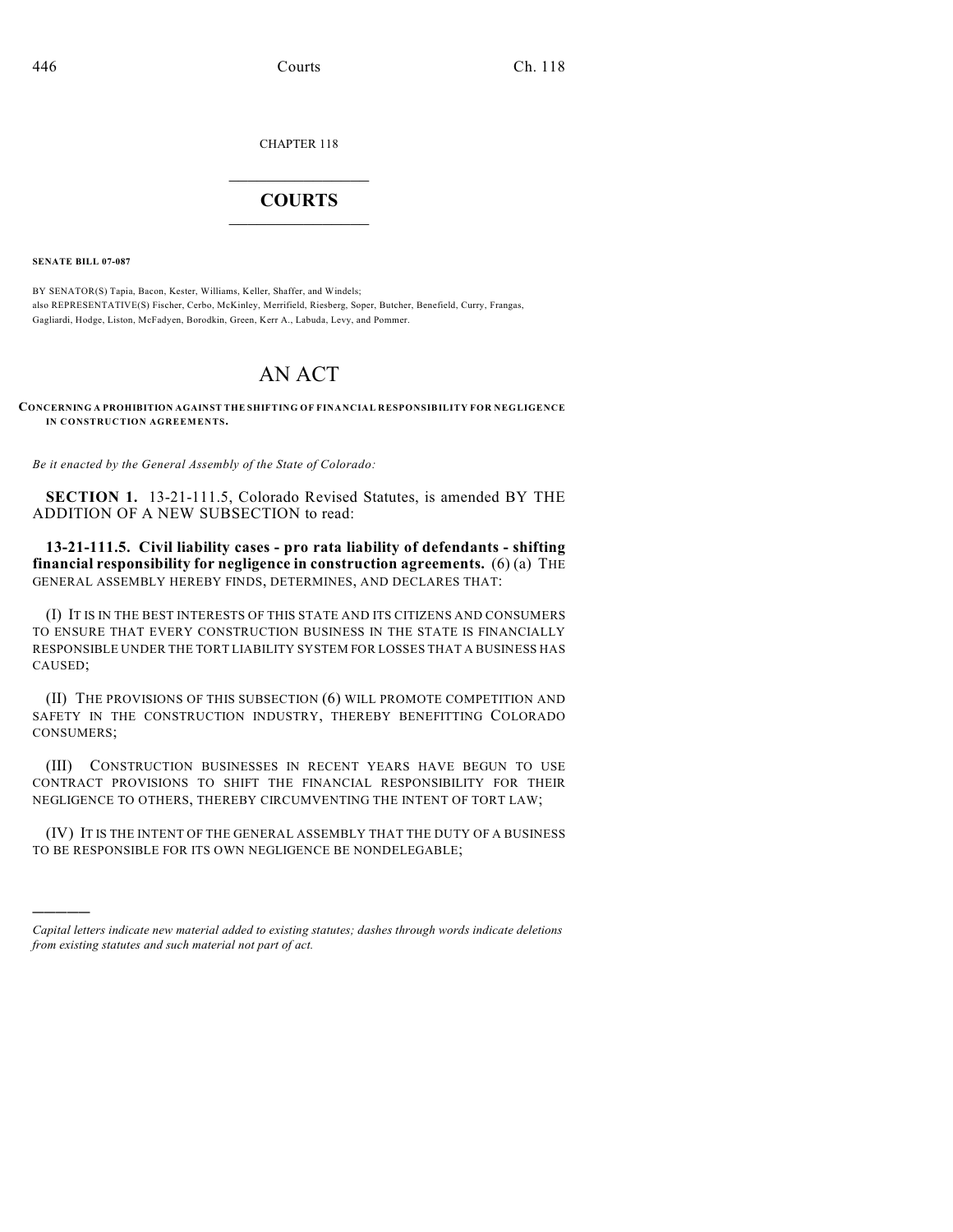(V) CONSTRUCTION BUSINESSES MUST BE ABLE TO OBTAIN LIABILITY INSURANCE IN ORDER TO MEET THEIR RESPONSIBILITIES;

(VI) THE INTENT OF THIS SUBSECTION (6) IS TO CREATE AN ECONOMIC CLIMATE THAT WILL PROMOTE SAFETY IN CONSTRUCTION, FOSTER THE AVAILABILITY AND AFFORDABILITY OF INSURANCE, AND ENSURE FAIRNESS AMONG BUSINESSES;

(VII) IF ALL BUSINESSES, LARGE AND SMALL, ARE RESPONSIBLE FOR THEIR OWN ACTIONS, THEN CONSTRUCTION COMPANIES WILL BE ABLE TO OBTAIN ADEQUATE INSURANCE, THE QUALITY OF CONSTRUCTION WILL BE IMPROVED, AND WORKPLACE SAFETY WILL BE ENHANCED.

(b) EXCEPT AS OTHERWISE PROVIDED IN PARAGRAPHS (c) AND (d) OF THIS SUBSECTION (6), ANY PROVISION IN A CONSTRUCTION AGREEMENT THAT REQUIRES A PERSON TO INDEMNIFY, INSURE, OR DEFEND IN LITIGATION ANOTHER PERSON AGAINST LIABILITY FOR DAMAGE ARISING OUT OF DEATH OR BODILY INJURY TO PERSONS OR DAMAGE TO PROPERTY CAUSED BY THE NEGLIGENCE OR FAULT OF THE INDEMNITEE OR ANY THIRD PARTY UNDER THE CONTROL OR SUPERVISION OF THE INDEMNITEE IS VOID AS AGAINST PUBLIC POLICY AND UNENFORCEABLE.

(c) THE PROVISIONS OF THIS SUBSECTION (6) SHALL NOT AFFECT ANY PROVISION IN A CONSTRUCTION AGREEMENT THAT REQUIRES A PERSON TO INDEMNIFY AND INSURE ANOTHER PERSON AGAINST LIABILITY FOR DAMAGE, INCLUDING BUT NOT LIMITED TO THE REIMBURSEMENT OF ATTORNEY FEES AND COSTS, IF PROVIDED FOR BY CONTRACT OR STATUTE, ARISING OUT OF DEATH OR BODILY INJURY TO PERSONS OR DAMAGE TO PROPERTY, BUT NOT FOR ANY AMOUNTS THAT ARE GREATER THAN THAT REPRESENTED BY THE DEGREE OR PERCENTAGE OF NEGLIGENCE OR FAULT ATTRIBUTABLE TO THE INDEMNITOR OR THE INDEMNITOR'S AGENTS, REPRESENTATIVES, SUBCONTRACTORS, OR SUPPLIERS.

(d) (I) THIS SUBSECTION (6) DOES NOT APPLY TO CONTRACT CLAUSES THAT REQUIRE THE INDEMNITOR TO PURCHASE, MAINTAIN, AND CARRY INSURANCE COVERING THE ACTS OR OMISSIONS OF THE INDEMNITOR, NOR SHALL IT APPLY TO CONTRACT PROVISIONS THAT REQUIRE THE INDEMNITOR TO NAME THE INDEMNITEE AS AN ADDITIONAL INSURED ON THE INDEMNITOR'S POLICY OF INSURANCE, BUT ONLY TO THE EXTENT THAT SUCH ADDITIONAL INSURED COVERAGE PROVIDES COVERAGE TO THE INDEMNITEE FOR LIABILITY DUE TO THE ACTS OR OMISSIONS OF THE INDEMNITOR. ANY PROVISION IN A CONSTRUCTION AGREEMENT THAT REQUIRES THE PURCHASE OF ADDITIONAL INSURED COVERAGE FOR DAMAGE ARISING OUT OF DEATH OR BODILY INJURY TO PERSONS OR DAMAGE TO PROPERTY FROM ANY ACTS OR OMISSIONS THAT ARE NOT CAUSED BY THE NEGLIGENCE OR FAULT OF THE PARTY PROVIDING SUCH ADDITIONAL INSURED COVERAGE IS VOID AS AGAINST PUBLIC POLICY.

(II) THIS SUBSECTION (6) ALSO DOES NOT APPLY TO BUILDER'S RISK INSURANCE.

(e) (I) AS USED IN THIS SUBSECTION (6) AND EXCEPT AS OTHERWISE PROVIDED IN SUBPARAGRAPH (II) OF THIS PARAGRAPH (e), "CONSTRUCTION AGREEMENT" MEANS A CONTRACT, SUBCONTRACT, OR AGREEMENT FOR MATERIALS OR LABOR FOR THE CONSTRUCTION, ALTERATION, RENOVATION, REPAIR, MAINTENANCE, DESIGN, PLANNING, SUPERVISION, INSPECTION, TESTING, OR OBSERVATION OF ANY BUILDING,